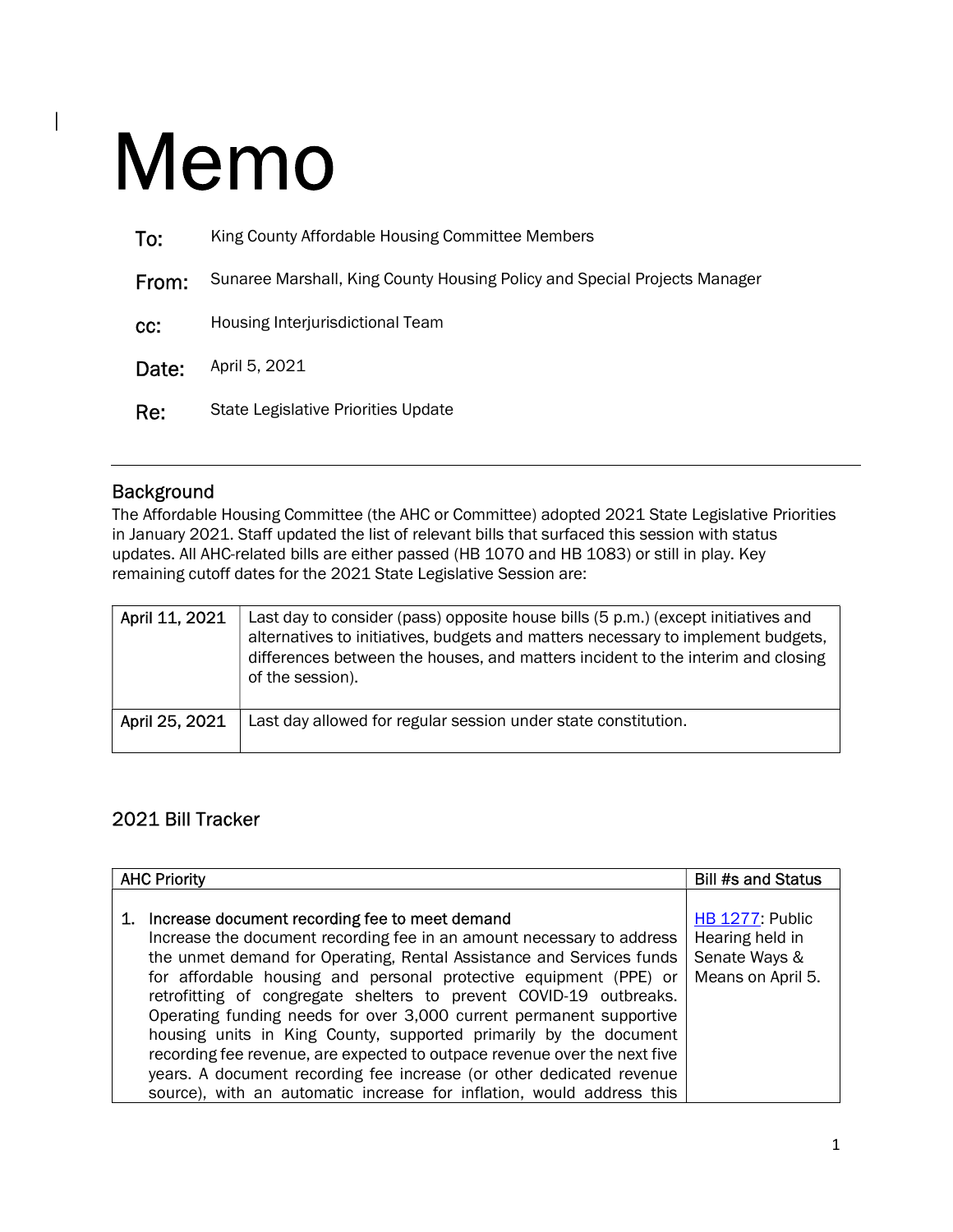|    | <b>AHC Priority</b>                                                                                                                                                                                                                                                                                                                                                                                                                                                                                                                                                                                                                                                                                                                                                                                                                                                                                                                                                                                                                                                                                                                                                                                                                                                                                                                                                                                                                                                                                                                                                                                                                                                                                                                                                                              | <b>Bill #s and Status</b>                                                                                                                                                                                                                                                                                                                                                                                                                                           |
|----|--------------------------------------------------------------------------------------------------------------------------------------------------------------------------------------------------------------------------------------------------------------------------------------------------------------------------------------------------------------------------------------------------------------------------------------------------------------------------------------------------------------------------------------------------------------------------------------------------------------------------------------------------------------------------------------------------------------------------------------------------------------------------------------------------------------------------------------------------------------------------------------------------------------------------------------------------------------------------------------------------------------------------------------------------------------------------------------------------------------------------------------------------------------------------------------------------------------------------------------------------------------------------------------------------------------------------------------------------------------------------------------------------------------------------------------------------------------------------------------------------------------------------------------------------------------------------------------------------------------------------------------------------------------------------------------------------------------------------------------------------------------------------------------------------|---------------------------------------------------------------------------------------------------------------------------------------------------------------------------------------------------------------------------------------------------------------------------------------------------------------------------------------------------------------------------------------------------------------------------------------------------------------------|
|    | imminent gap and preserve access to housing for individuals experiencing<br>chronic homelessness.                                                                                                                                                                                                                                                                                                                                                                                                                                                                                                                                                                                                                                                                                                                                                                                                                                                                                                                                                                                                                                                                                                                                                                                                                                                                                                                                                                                                                                                                                                                                                                                                                                                                                                |                                                                                                                                                                                                                                                                                                                                                                                                                                                                     |
| 2. | Invest \$250 million in the Housing Trust Fund (HTF)<br>The HTF is the state's primary source of financial equity for developing and<br>preserving affordable housing across Washington State. It is a critical<br>source of leverage for housing programs in King County. When the HTF is<br>increased, the region gains additional permanent supportive homeless<br>housing and other affordable homes. The \$250 million request includes<br>\$10 million explicitly for preservation of existing affordable housing at risk<br>of expiring and converting to market rate housing (such as USDA or<br>Project-Based Rental Assistance-financed properties).                                                                                                                                                                                                                                                                                                                                                                                                                                                                                                                                                                                                                                                                                                                                                                                                                                                                                                                                                                                                                                                                                                                                   | <b>HB 1080 / SB</b><br>5083: House and<br>Senate proposed<br>capital budgets<br>were passed by<br>each chamber on<br>April 2 and March<br>30, respectively.<br><b>Negotiations</b><br>continue. See<br><b>Budget site.</b><br>House proposed<br>HTF: \$149M (after<br>carve-outs)<br>Senate proposed<br>HTF: \$205M                                                                                                                                                 |
| 3. | Support housing stability, through tenant protections and COVID-19<br>recovery efforts<br>Pass statewide protections against discriminatory and arbitrary evictions,<br>increase resources for rental assistance and foreclosure prevention, and<br>prevent evictions based on nonpayment of rents due to the COVID-19<br>economic recession.<br>Currently, only Seattle, Auburn, Burien, and Federal Way have just<br>$\bullet$<br>cause policies in place that prohibit landlords from evicting tenants<br>for "no cause." Landlords in the rest of Washington State can<br>terminate a renter's tenancy for "no cause" as long as they follow the<br>terms of the lease and provide 20 days' notice. This creates<br>uncertainty for renters, who are at risk of homelessness when they<br>are unable to find a suitable, affordable home they can afford within<br>20 days. Just cause eviction protections would require that landlords<br>show cause (from an enumerated list) in order to terminate tenancy<br>before the end of a lease.<br>Respond to increased housing instability caused by the COVID-19<br>٠<br>pandemic through resources for rental assistance and foreclosure<br>prevention and by enacting reasonable protections for tenants<br>impacted by COVID-19 following the expiration of the eviction<br>moratorium. Increase funding for foreclosure counselors and extend<br>the Foreclosure Fairness Act to small landlords.<br>Manufactured housing communities provide a unique type of<br>٠<br>affordable housing that is challenging to replace when lost. Support<br>efforts to preserve manufactured housing communities. When<br>preservation is not feasible, support manufactured homeowners and<br>tenants through updated manufactured home (mobile home) | <b>HB 1277</b> See<br>Item 1.<br>SB 5160: Passed<br>House<br>Appropriations on<br>April 1, referred to<br>Rules. Awaiting<br>House floor vote.<br><b>HB 1236: Passed</b><br>out of committee<br>in both chambers.<br>Partially<br>considered on the<br>Senate floor on<br>April 5, then held<br>for further<br>consideration.<br><b>HB 1083: Fully</b><br>passed both<br>chambers. Signed<br>by the Speaker<br>April 3 and<br>President on April<br>5. Next step is |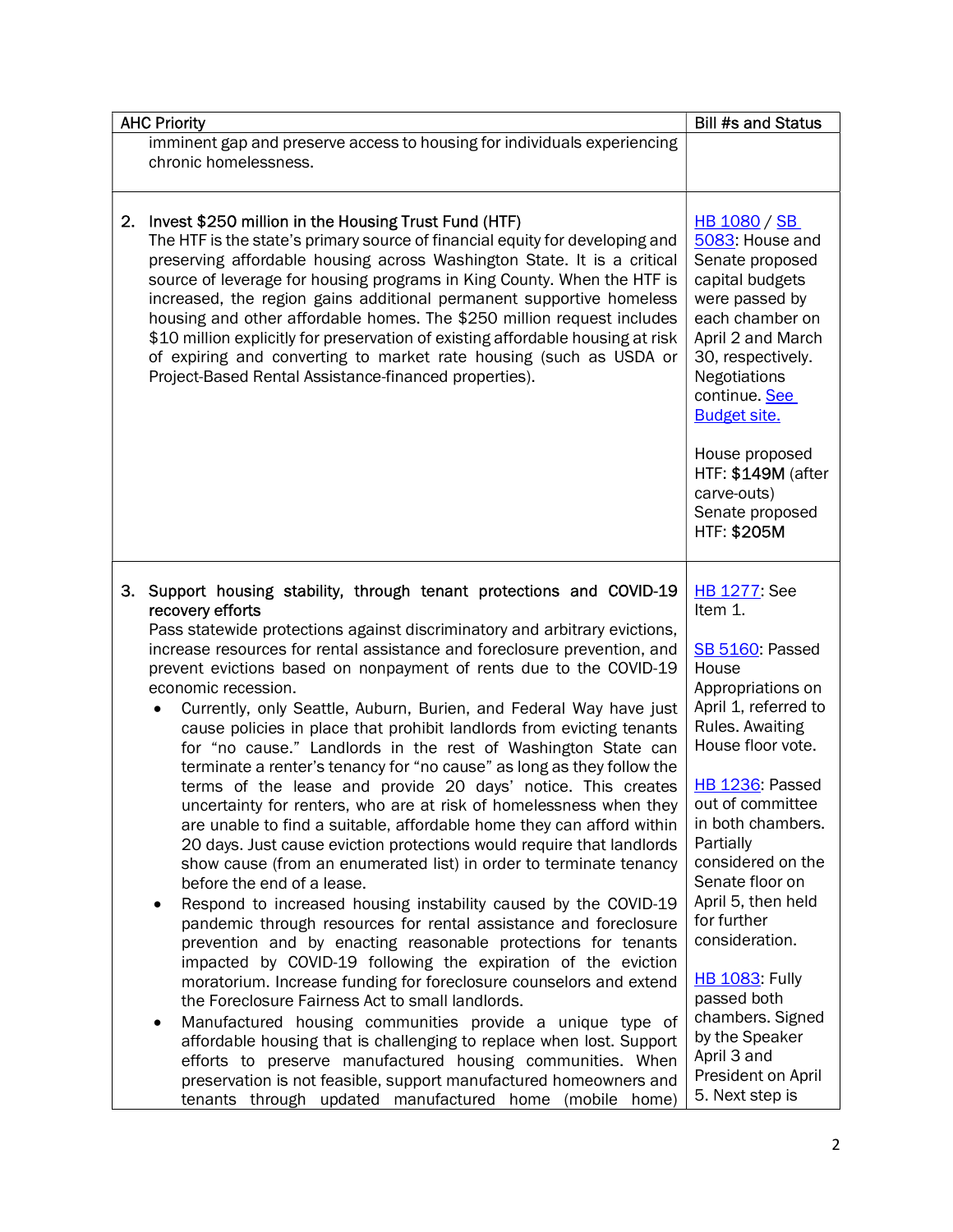| <b>AHC Priority</b>                                                                                                                                                                                                                                                                                                                                                                                                                                                                                                                                                                                                                                                                                                                                                                                                                                                                                                                                                                                                                                                                                                                                                                                                                                                                                                                                                                                                                                                                                                              | <b>Bill #s and Status</b>                                                                                                                                                                      |
|----------------------------------------------------------------------------------------------------------------------------------------------------------------------------------------------------------------------------------------------------------------------------------------------------------------------------------------------------------------------------------------------------------------------------------------------------------------------------------------------------------------------------------------------------------------------------------------------------------------------------------------------------------------------------------------------------------------------------------------------------------------------------------------------------------------------------------------------------------------------------------------------------------------------------------------------------------------------------------------------------------------------------------------------------------------------------------------------------------------------------------------------------------------------------------------------------------------------------------------------------------------------------------------------------------------------------------------------------------------------------------------------------------------------------------------------------------------------------------------------------------------------------------|------------------------------------------------------------------------------------------------------------------------------------------------------------------------------------------------|
| relocation reimbursements and notice requirements. Make it easier<br>for manufactured home park tenants to maintain housing stability by<br>increasing both the amount of relocation assistance and tenant<br>notice protections, particularly for park closures, to better reflect<br>market realities.<br>Pass the Housing Justice Act to ban discrimination against renters<br>٠<br>based on a prior criminal record (SB 6490/HB 2878 from 2020).                                                                                                                                                                                                                                                                                                                                                                                                                                                                                                                                                                                                                                                                                                                                                                                                                                                                                                                                                                                                                                                                             | Governor's<br>signature.                                                                                                                                                                       |
| 4. Make existing revenue sources more responsive to local needs<br>The King County Affordable Housing Committee estimates it will<br>cost approximately \$20 billion to construct or preserve, operate, and<br>service 44,000 homes affordable at 0-50% Area Median Income (AMI)<br>between 2019 and 2024 in order to make significant progress toward<br>the region's goal to ensure that no household pays more than 30% of<br>its income on housing by 2044.<br>Greater flexibility is needed in two current revenue options to ensure the<br>King County region has a diverse stock of affordable homes and serves<br>people experiencing homelessness and at-risk of homelessness:<br>Allow the Councilmanic 0.1% sales tax option (RCW 82.14.530) to be<br>used for property acquisition (not just construction) to support a<br>speedy response to chronic homelessness and affordable housing<br>needs.<br>Update the allowable populations for lodging taxes and affordable<br>٠<br>housing/ behavioral health sales taxes to more effectively meet local<br>housing needs:<br>Remove the 30% AMI floor on housing related lodging tax<br>$\circ$<br>revenue expenditures;<br>Permit lodging tax funds to support capital for youth service<br>$\circ$<br>space;<br>Clarify that affordable housing sales tax funding can support<br>$\circ$<br>housing for homeless single adults; and<br>Allow affordable housing sales tax funding to support existing<br>$\circ$<br>units of affordable housing, not just new ones. | <b>HB 1070: Fully</b><br>passed both<br>chambers. Signed<br>by the Speaker<br>April 3 and<br>President on April<br>5. Next step is<br>Governor's<br>signature.                                 |
| Maintain funding for ABD/HEN participants<br>5.<br>The Housing & Essential Needs (HEN) and Aged, Blind, and Disabled (ABD)<br>programs help provide housing stability for people with disabilities and<br>those experiencing homelessness. A much-needed increase to HEN<br>occurred in 2020. For 2021-22, the Commerce Department proposed<br>cutting back HEN funding to 2017-19 levels. This proposal would reduce<br>funding in King County by an estimated \$8 million and eliminate services<br>for approximately 640 residents. Washington State must maintain these<br>critical supports at 2020 levels.                                                                                                                                                                                                                                                                                                                                                                                                                                                                                                                                                                                                                                                                                                                                                                                                                                                                                                                 | SB 5092:<br>Different versions<br>passed Senate<br>and House on April<br>1 and 3.<br><b>Negotiations</b><br>continue. See<br><b>Budget site.</b><br>Senate maintains,<br>House adds<br>\$26.5M |